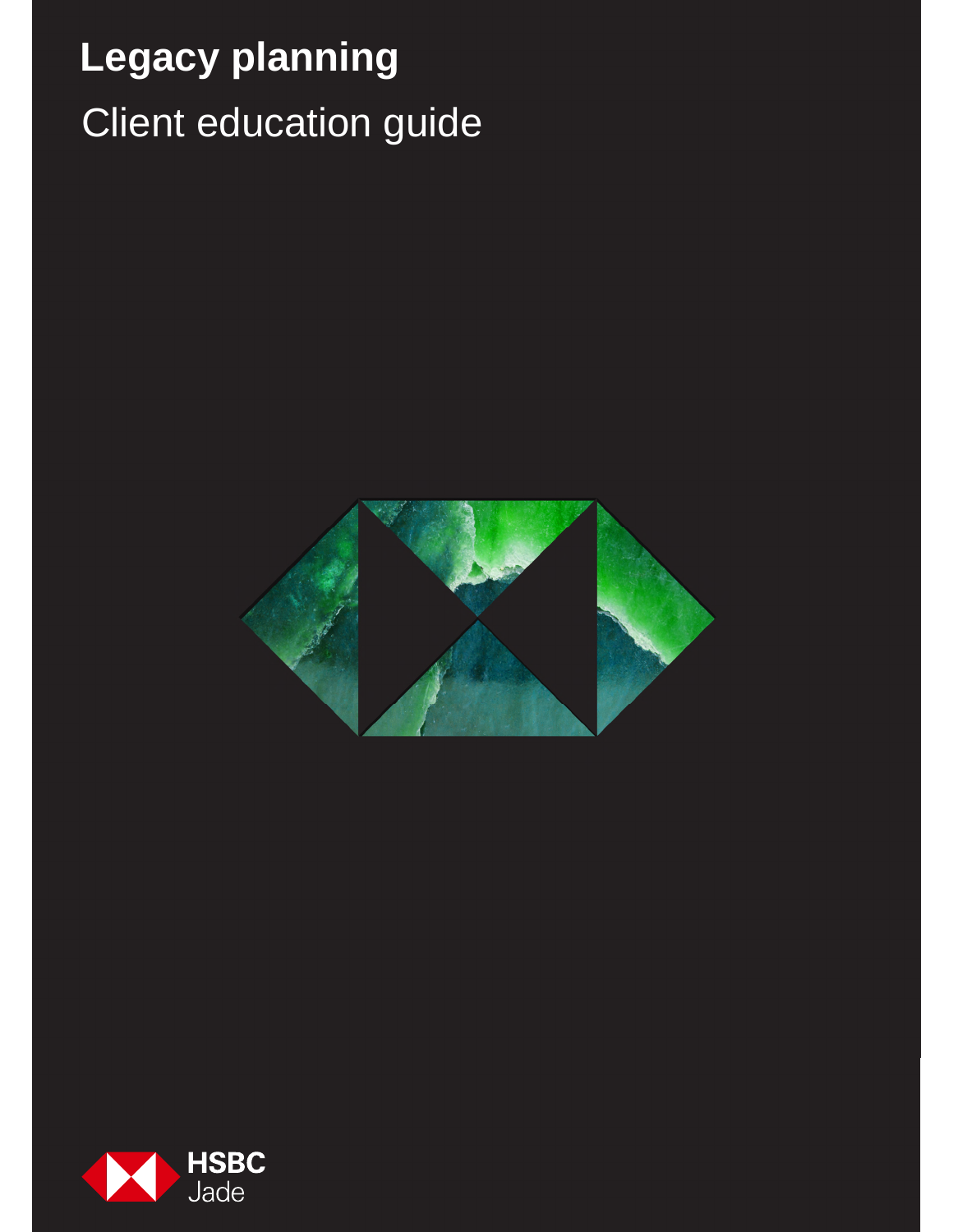## A guide: Start legacy conversations and plan now



**Legacy planning is vital.** Research has shown that many families, especially those in Asia, delay succession planning and conversations until it is too late. Family members are then unprepared for the decisions they must make when their loved ones either need critical care or pass away.

**Legacy planning** helps you articulate, create and implement a plan to efficiently transition your wealth to loved ones.

**Legacy conversations** can be sensitive and emotional as these deal with extreme scenarios such as passing on, or serious illness, and may disrupt family harmony.

**Getting the conversation started is often the most difficult part.** Consider expert advice to offer you peace of mind, and to facilitate your legacy conversation and plans.

## Did you know...

Only 18% of SG respondents said they have made a will, according to our **Future of Retirement report** 



#### Top 3 reasons why SG respondents have not made a will:

- 1. I have not got around to it (32%)
- 2. It is only needed if you have significant assets/ savings (16%)
- 3. I don't think it is important (13%)



Source: The Future of Retirement - Bridging the gap, 2018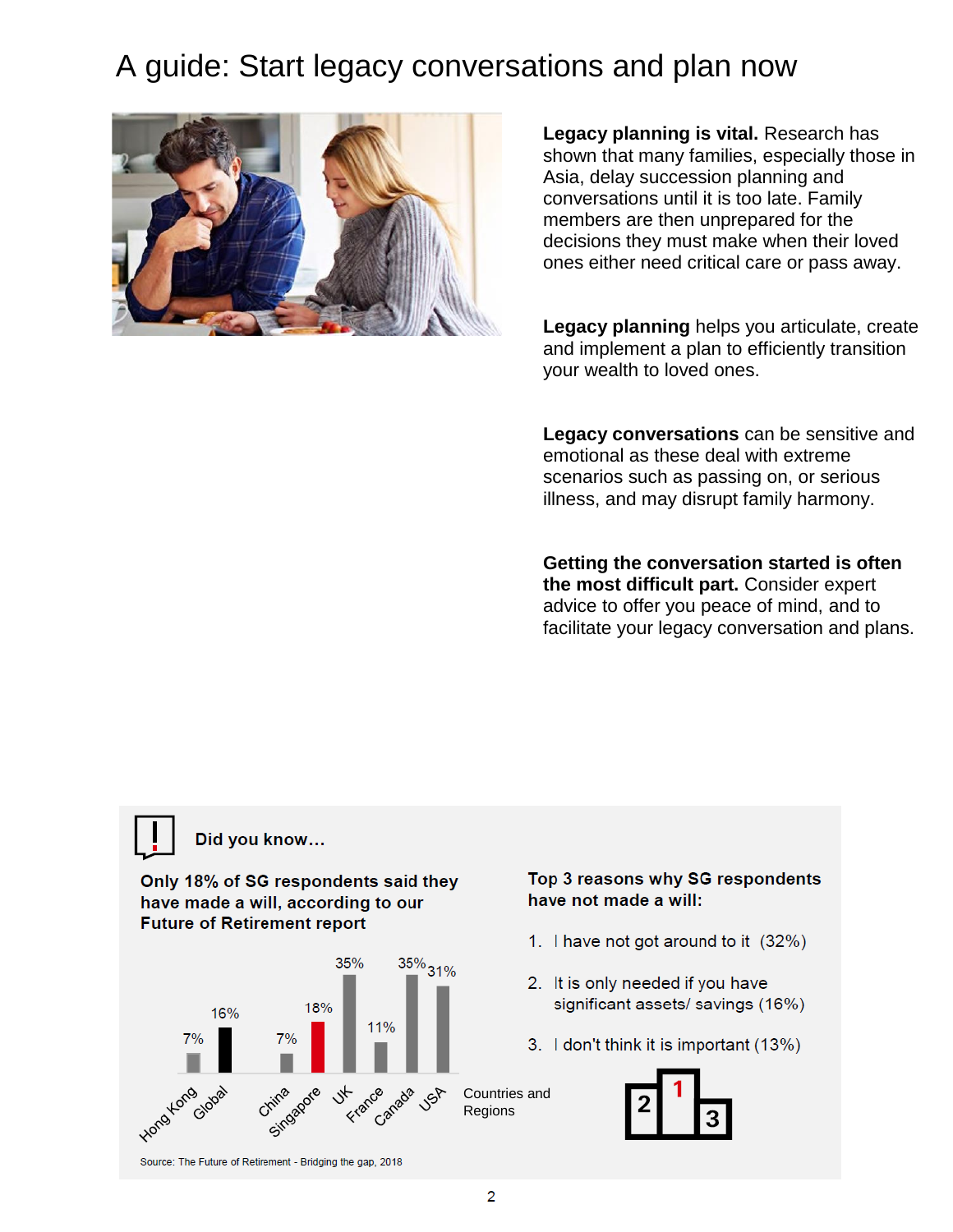| Benefits of a legacy plan                         | With a legacy plan                                                                                                                                 | Without a legacy plan                                                                                                |
|---------------------------------------------------|----------------------------------------------------------------------------------------------------------------------------------------------------|----------------------------------------------------------------------------------------------------------------------|
| <b>Wealth transfer</b><br>decision                | Take control according<br>to your own will                                                                                                         | According to the rules<br>of intestacy (note 1)                                                                      |
| <b>Probate</b><br>process                         | <b>Usually more efficient</b><br>and timely; and assets<br>could possibly be less<br>exposed to market risk                                        | A long, undesirable<br>probate process (note<br>2) is possible and<br>assets could be more<br>exposed to market risk |
| <b>Family</b><br>harmony                          | Minimise conflicts by<br>planning ahead "who<br>gets what, when, and<br>how"                                                                       | <b>Potential conflict</b><br>among family<br>members                                                                 |
| <b>Tax</b><br>efficiency                          | Achievable with proper<br>planning and a good<br>understanding of the<br>impact of inheritance tax<br>on assets or business<br>locally or overseas | Potential to be<br>significantly impacted<br>by inheritance or<br>estate tax                                         |
| <b>When physically</b><br>/ mentally<br>incapable | Representatives can<br>manage your assets<br>with Lasting Power of<br>Attorney (LPOA)                                                              | Difficult to manage<br>your assets if you<br>become physically /<br>mentally incapable                               |

Note

1. A person is said to die intestate when they did not leave a valid will. Partial intestacy occurs when the deceased dies leaving a valid will, but the will only deals with part of their estate.

2. Probate refers to the legal process of dealing with the estate of a deceased person. It involves the executor or administrator of the estate applying to court for the legal authority to deal with the deceased's estate.

### **Three considerations in legacy planning**

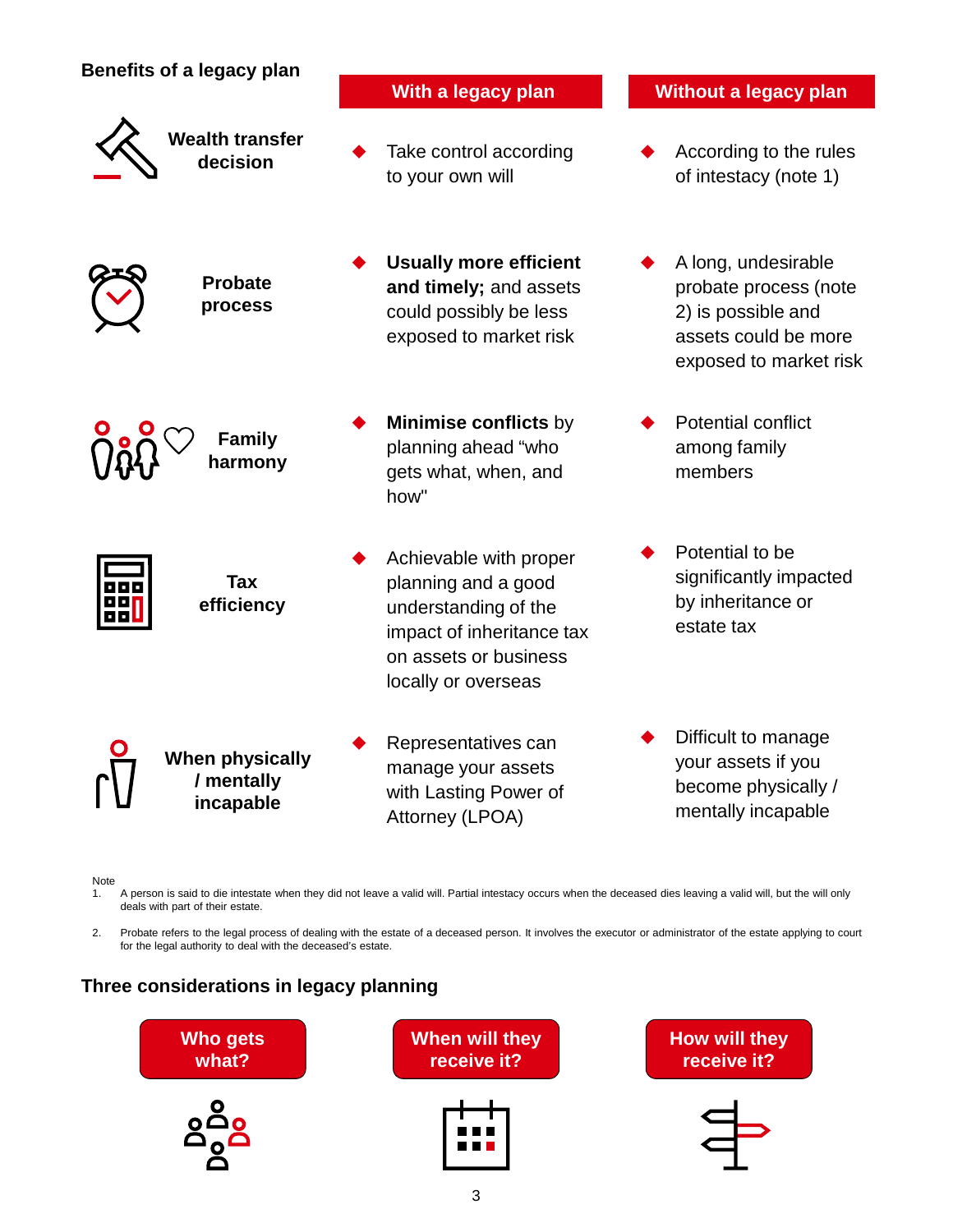

#### **Understand your finances:**

Knowing what you own, how and where you own them **Factors to consider**

| <b>Assets</b>                                                                                                   | <b>Liabilities</b>                                                  | 1. Your intentions<br>Who: Intend to                                        |  |
|-----------------------------------------------------------------------------------------------------------------|---------------------------------------------------------------------|-----------------------------------------------------------------------------|--|
| <b>Saving and investments</b><br>(e.g. stocks, bonds, CDs,<br>structured products,<br>unit trust, etc.)         | Mortgage repayment                                                  | organizations<br>How much: e.c<br>2. Family structure<br>Heirs with over    |  |
| Insurance, retirement plans<br>and other personal assets<br>(e.g. cars, jewelry, artworks/<br>collections etc.) | <b>Other personal loans</b><br>(e.g. car loans,<br>card loans etc.) | Complex famil<br>3. Asset/ liabilities<br>Assets with tax<br>(Investment/pr |  |
| <b>Property</b><br>(domestic/overseas,<br>ownership)                                                            | Tax<br>(e.g. Income, property, etc.)                                | jurisdictions<br>Joint account/<br>Distribution typ                         |  |
| <b>Business</b><br>ownership/Family business                                                                    | Other debt repayment<br>(e.g. from business)                        | By Will or s<br>document/i<br>By titling (a<br>designation                  |  |

| 1. Your intentions                                                                                                                                            |
|---------------------------------------------------------------------------------------------------------------------------------------------------------------|
| Who: Intend to transfer to family and/or to charitable<br>organizations                                                                                       |
| How much: e.g. more money to one than another                                                                                                                 |
| 2. Family structure/ dynamics                                                                                                                                 |
| Heirs with overseas nationality                                                                                                                               |
| Complex family structure                                                                                                                                      |
| 3. Asset/ liabilities structure                                                                                                                               |
| Assets with tax liabilities or asset<br>(Investment/properties) overseas or multiple<br>jurisdictions                                                         |
| Joint account/ownership                                                                                                                                       |
| Distribution types:                                                                                                                                           |
| By Will or some form of testamentary<br>document/instructions (subject to local laws or customs)<br>By titling (account holder) or beneficiary<br>designation |
| <b>4. Succession consideration</b>                                                                                                                            |
| For family business                                                                                                                                           |



**Consideration #2: When?** 

#### **1.Transfer assets during life:**

For those who want to transfer their wealth during their lifetime

#### **2. Transfer assets at the time of passing:**

- ◆ Traditional transfers of assets happen upon death
- Some markets have estate taxes. Understand the legal and tax implication of your decisions. Discuss with a specialist or legal/tax advisor to seek advice



#### **Consideration #3: How?**

#### **5 common estate planning tools for legacy planning**

Will, Trust Deed, Life insurance nomination, Lasting Power of Attorney, Gift

#### **Other Considerations**



People may face challenges on how to divide the value of the estate fairly or equally with sufficient liquidity. A simple solution is to use **life insurance (note 1)**  to "equalize" the inheritance.



**1. Equalizing an estate 2. Minimizing Tax Implications**

In some markets and jurisdictions, estate and/or inheritance taxes can be financially crippling for a family that has not made proper plans. **Engage a tax specialist (tax advisor, solicitor, accountant, etc.) to understand the tax implications**

Note 1: In most cases, life insurance claims do not need to go through any legal applications, enabling beneficiaries to have liquidity in covering daily expenses. This is because insurance payments are usually settled rather quickly. Please note that this may vary from case to case and is subject to terms and conditions set out in the policy provision.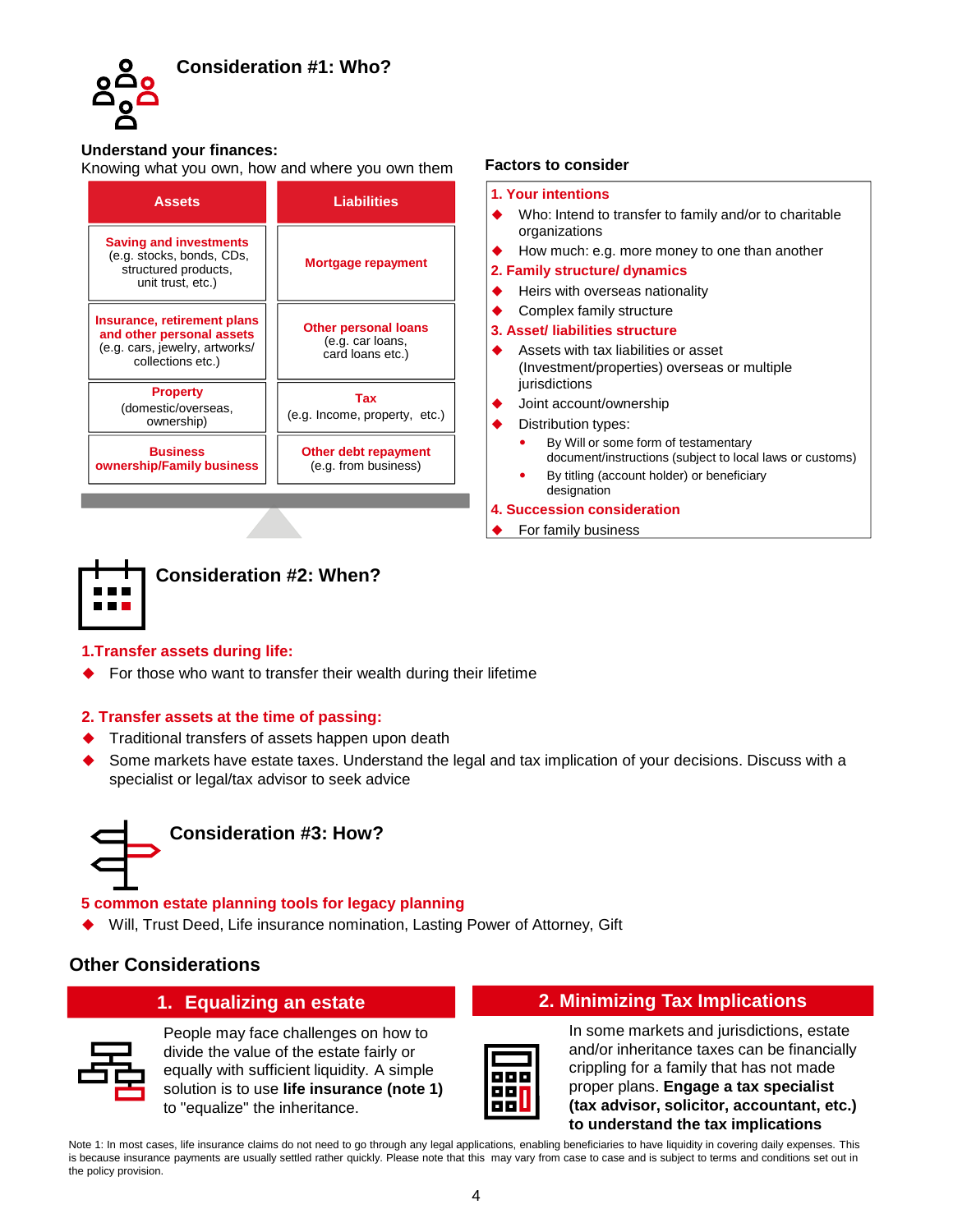

Source: "Inheritance of Wealth and Wisdom – Continuation of Blissful Generation", HSBC Life (International) Limited (Incorporated in Bermuda with limited liability), 2018,



#### **Scenario**

- Mr and Mrs Tan are currently running a restaurant. They have a son and a daughter.
- Their total assets are currently worth USD 30 million, which includes a business worth USD 8 million, liquid assets worth USD 10 million and their retirement funds worth USD 12 million.
- They plan to retire at the age of 60, hope to transfer the business and liquid assets equally between the son and daughter. This distribution is written under a will. The below charts illustrate how assets may transfer:

#### **Without the life insurance policy in place**